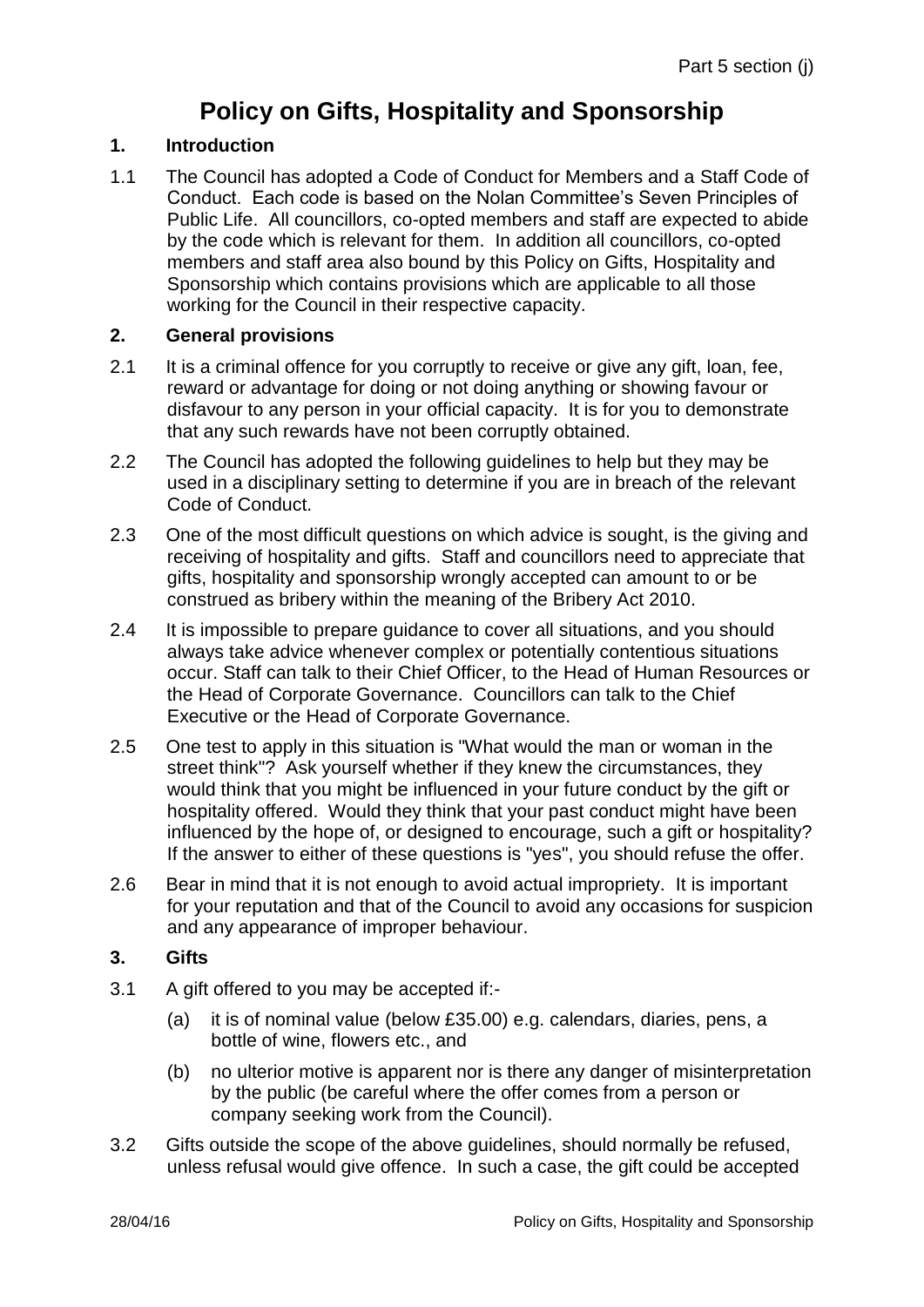and donated to the Mayor's Charity Appeal, with a suitable explanation to the person or company concerned. Receipt of gifts in these circumstances should be reported in accordance with paragraphs relating to Register for Gifts and Hospitality below. They should always be refused if an ulterior motive is apparent.

- 3.3 Gifts offered by grateful members of the public can similarly be accepted where the value is nominal (below £35.00) and a refusal might otherwise give offence. Some members of staff and councillors however, regularly come into contact with the public and a frequent recurrence of small gifts might give the impression that they are expected or a reward for favourable treatment. In these circumstances, gifts should normally be refused. Alternatively, if refusal would give serious offence, they could be accepted and the rules mentioned above applied.
- 3.4 In any event, you should refuse an offer or try to avoid situations where you are likely to be offered a gift from a person or company engaged in negotiating a contract or other matter with the Council, or who has negotiated such a matter and where you are directly responsible for formulating recommendations to the Council, for making a decision on a contract or for monitoring the service received from the person or Company concerned. If the contract or other matter has been completed, and there is no obvious likelihood of a renewal, then the previous paragraphs apply.

#### **4. Hospitality**

- 4.1 You should only accept offers of hospitality if there is a genuine need to impart information, represent or promote the interests of the Council in the community. Offers to attend purely social or sporting functions should be accepted only when these are part of the life of the community or where the Council should be seen to be represented. Any hospitality accepted, should be properly authorised and recorded. (See paragraphs relating to Register for Gift and Hospitality below).
- 4.2 When hospitality has to be declined, those making the offer should be courteously but firmly informed of the procedures and standards operating within the Council.
- 4.3 When receiving authorised hospitality you should be particularly sensitive as to its timing in relation to decisions which the Council may be taking affecting those providing the hospitality.
- 4.4 Acceptance of hospitality through attendance at relevant conferences and courses is acceptable where it is clear the hospitality is corporate rather than personal, where the Chief Executive is consulted in advance and where the Council is satisfied that any purchasing decisions are not compromised.

#### **5. Register for Gifts and Hospitality**

5.1 You must record all gifts and hospitality received, **including any offered but rejected**, in the Register maintained by the Chief Executive. This must include all offers of gifts and hospitality. Each entry in the Register must be authorised by the Chief Executive and in the case of hospitality accepted, it must be authorised in advance of attendance of the particular event.